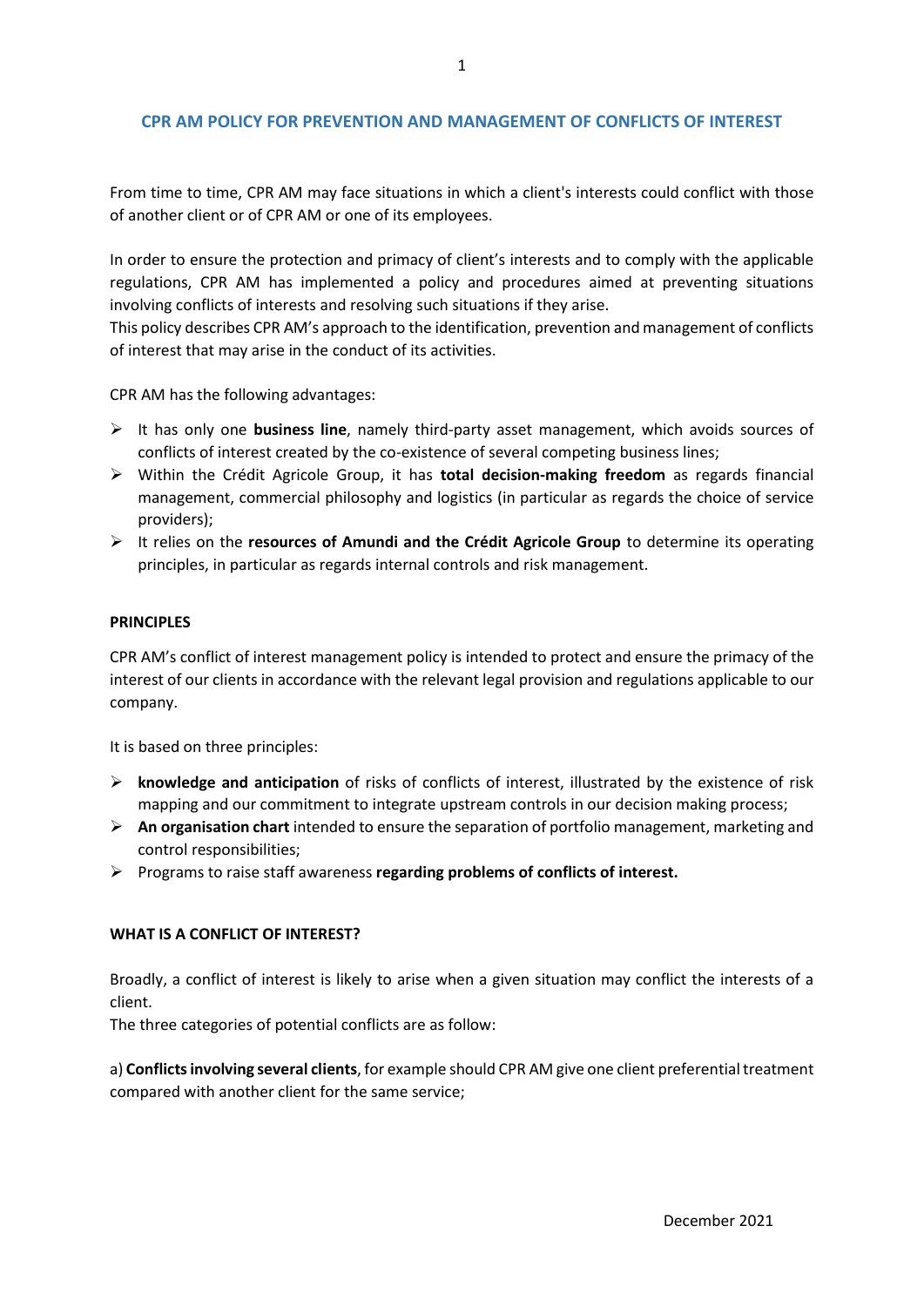b) **Conflicts involving clients and CPR AM,** its service providers, sub-contractors or any company related to it through a relationship of control, for example should CPR AM offer a service that would give it a higher return to the detriment of the client interest;

c) **Conflicts involving clients and CPR AM's employees**, for example should employees use confidential information about clients or portfolios managed by CPR AM for the purpose of performing transactions on their own account.

# **WHAT MEASURES DOES AMUNDI TAKE TO IDENTIFY CONFLICTS OF INTEREST?**

CPR AM has implemented specific preventive procedures, including regular reviews of certain activities and transactions.

CPR AM has **mapped** the various possible conflict of interest situations that could arise in the conduct of its activities and that could conflict the interest of a client because the firm or other relevant person:

- $\triangleright$  Is likely to make a financial gain, or avoid a financial loss, at the expense of the client;
- $\triangleright$  Has an interest in the outcome of a service provided to the client or a transaction carried out on behalf of the client, which is distinct from the client's interest in that outcome;
- $\triangleright$  Has a financial or other incentive to favour the interest of another client (or group of clients) over the interest of the client to whom the service is provided;
- $\triangleright$  Operates the same business activity as the client;
- $\triangleright$  Receives or will receive from someone other than the client a benefit in connection with the service provided to the client, in any form whatsoever, other than the standard commission or fee for that service.

This map covers:

- $\triangleright$  Investment management activity (fair and equal treatment of portfolios, transactions between portfolios, pre-allocation of orders, investigation of errors, etc.);
- $\triangleright$  Direct or indirect remuneration received or paid by CPR AM (transparency of the information given to clients, the choice of market intermediaries, benefits and gifts, etc.);
- $\triangleright$  The organisation of the management company (separation of functions, staff remuneration arrangements, etc.);
- $\triangleright$  proprietary trading by the management company, its managers and staff;
- $\triangleright$  the primacy of the client's interest (equal treatment of orders and holders);
- $\triangleright$  Independence from third party shareholders or clients in conducting its business activities (selecting service providers, intermediaries and counterparties, investment choices, voting at general meetings, etc.);
- $\triangleright$  The outside activities of the management company's staff.

Moreover, the risk map is updated periodically, at least once a year, to integrate developments and changes with regard to CPR AM's activities. It is used as a basis to ensure that appropriate organisational arrangements and procedures are in place to prevent and manage potential conflicts of interest, that appropriate controls are performed and that the results are satisfactory.

## **WHAT MEASURES DOES CPR AM TAKE TO PREVENT AND MANAGE CONFLICTS OF INTEREST?**

For each source of possible conflicts of interest, a corresponding **prevention system** has been put in place, as well as the **1st and 2nd level procedures** and controls implemented.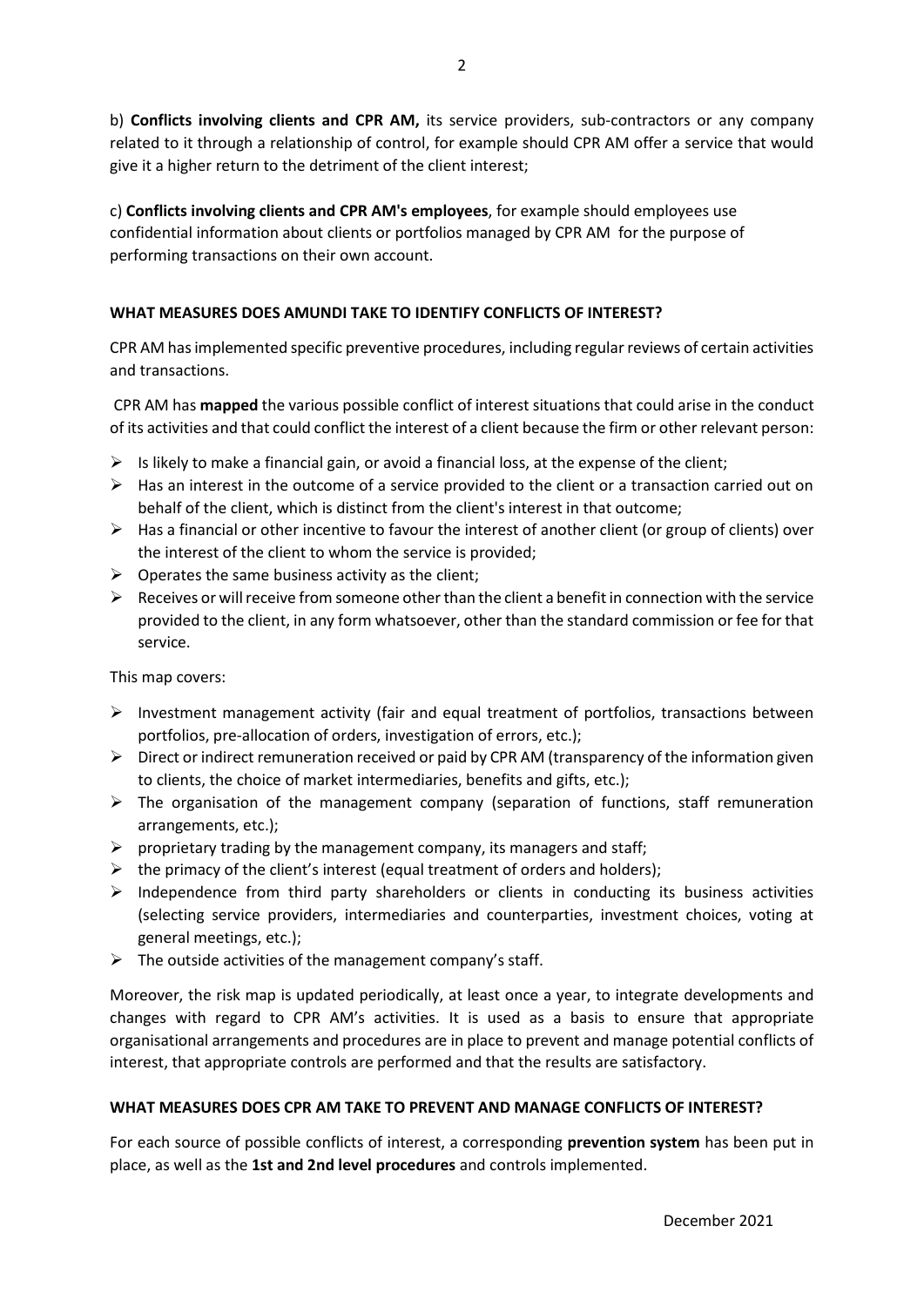#### **Organisational measures**

CPR AM is structured in such a way as to segregate functions that are vulnerable to conflicts of interest, right up to Senior Management level. Fund management, trading, middle-office, valuation (outsourced) and marketing teams are therefore clearly segregated.

Control functions (Risk Management, Compliance) also have a business line at Group level to ensure that they are completely independent, and they monitor the Group's business activities on a continuous basis to make sure that internal control procedures are appropriate.

"Physical" independence (secured access to premises) and security of confidential information and / or insider information held, is also ensured through clearance procedures that limit access on a strictly needs basis only and to remind employees registered on insider or confidentiality lists of their obligations of discretion and abstention with regard to this information.

There is a system for employees to report any potential or actual conflict of interest situations.

### **Procedures and controls**

The key measures and controls put in place by CPR AM for the prevention and management of conflicts of interest are as follows:

- **An internal conflict of interest management policy**, integrated in the internal rules of procedure and the annexed rules of professional ethics, including the instructions that employees must follow in order to identify ,prevent and manage conflicts of interest(procedures governing employees' personal transactions, reporting gifts and benefits received, and reporting outside business activities or executive offices to make sure they are compatible with the employee's activity within CPR AM);
- **Investment restrictions on securities issued by Amundi;** transactions on equities, equity derivatives and other securities giving access to the share capital of Amundi and the debt instruments issued by Amundi (bonds and EMTN), are prohibited to any manager or trader acting within the framework of the managed portfolio management (excluding index fund if Amundi's shares are part of the replicated index) or within the framework of a discretionary mandate given to Amundi except for Negotiable European Commercial Paper and Negotiable European Medium Term Note issued by Amundi. This prohibition also applies to portfolio managers who have received a delegation of financial management. Similarly, managers and analysts cannot provide any advice concerning Amundi's shares
- A method of **remunerating portfolio** managers that avoids the risk of practices that run counter to the client's interests;
- **Strict procedures and rules governing the processing of orders in accordance with the principle of the primacy of the client's interests** (orders placed in the market are pre-allocated and dateand time-stamped, and Amundi will not accept buy or sell orders placed by clients after the centralisation cut-off time).;
- **Strict procedures and rules governing the selection and remuneration of intermediaries.** Market intermediaries are selected in accordance with the principle of ensuring the primacy of the client's interest, including in particular on the basis of "value for money";